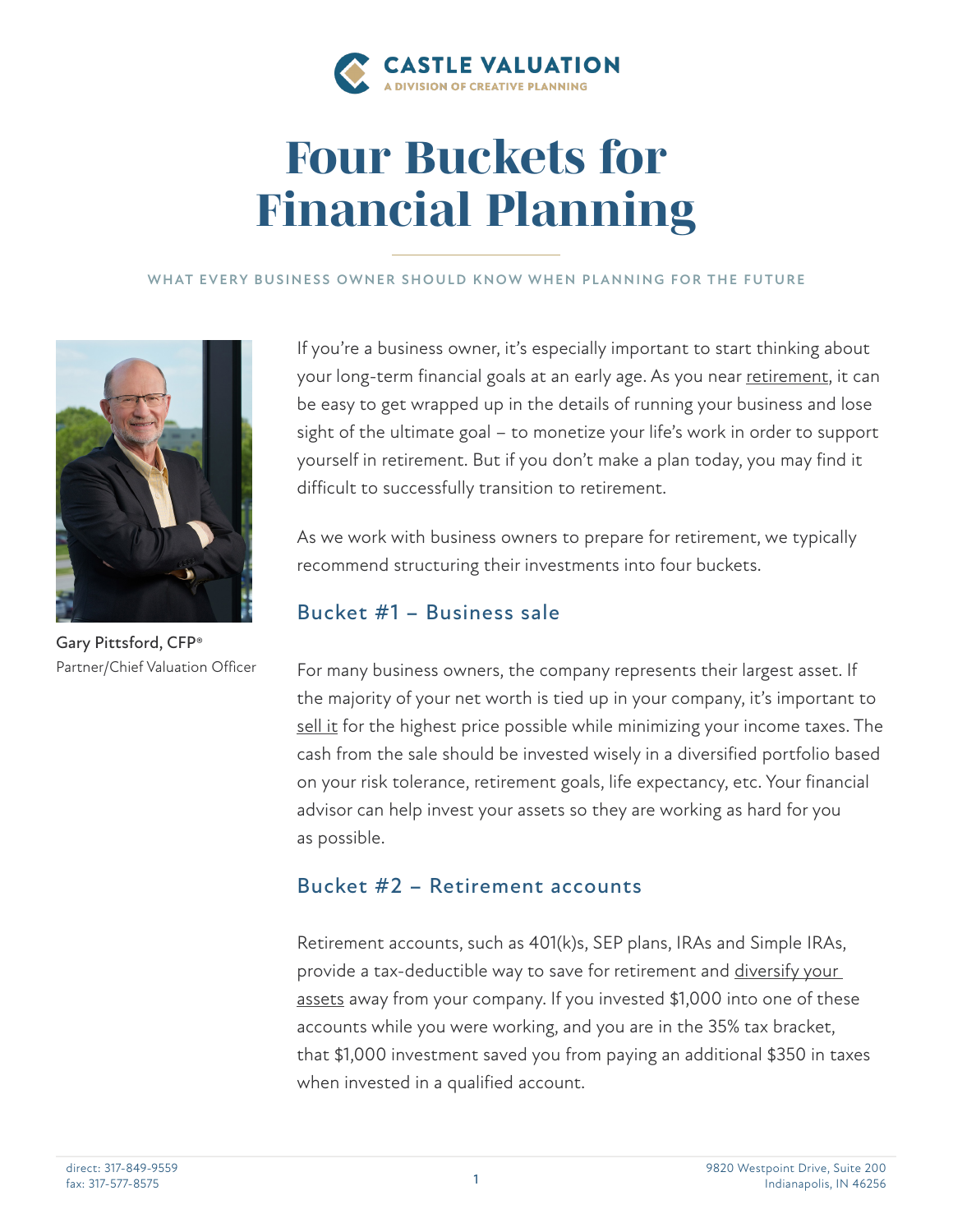

#### **Four Buckets for Financial Planning** | by Gary Pittsford, CFP®

As you near retirement, your financial advisor can help you implement a distribution strategy to access these retirement assets in a tax-efficient manner.

# Bucket #3 – Personal assets

During your working years, it's wise to accumulate assets that are not related to the business. These assets can grow over time and contribute to your personal net worth and retirement plan. Consider opening an investment account to purchase stocks and bonds, or invest in tangible assets such as real estate.

Also consider holding liquid assets that you can access if your business needs a capital infusion at some point in the future. Sometimes, it makes more sense to use personal assets rather than taking a bank loan or dipping into your company's line of credit.

Your financial advisor can identify investment opportunities and help ensure your personal assets are working alongside your retirement savings to fund your desired lifestyle in retirement.

# Bucket #4 – Business real estate

Many business owners own the real estate in which their business is located and continue to do so after they have retired. If you continue to own business real estate following the sale of your business, you have an opportunity to generate income in retirement by leasing the property to the new business owner. We typically recommend holding the real estate in a separate limited liability company and charging a fair rent, which can enhance your monthly income stream.

Leasing real estate can also be a great way to grow your long-term assets as the mortgage is paid down and the value of the real estate increases over time.